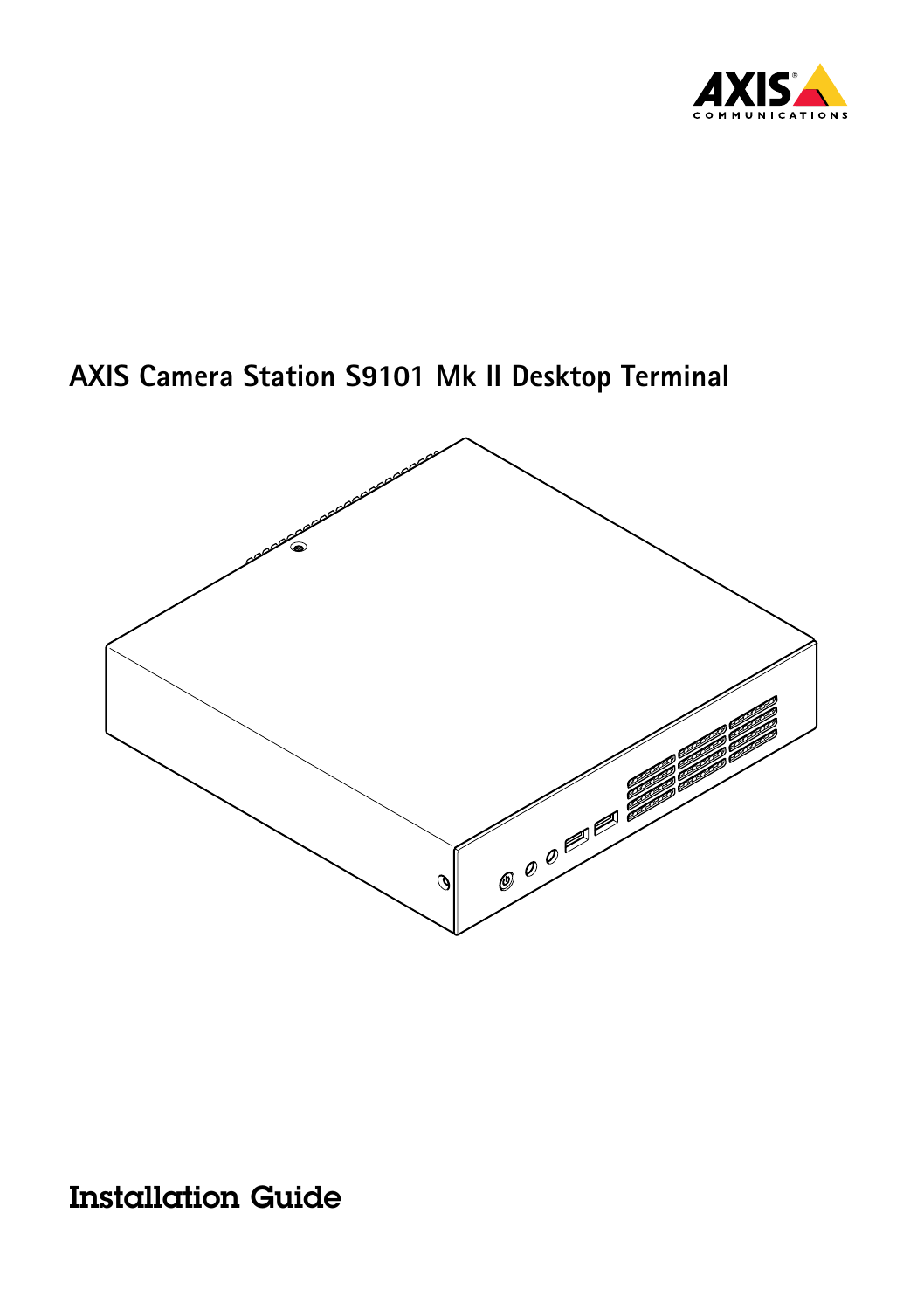#### **Read this first**

Read through this Installation Guide carefully before installing the product. Keep the Installation Guide for future reference.

#### **Legal considerations**

This product is subject to US EAR export control regulations. You should always consult and comply with the regulations of the appropriate export control authorities.

#### **Liability**

Every care has been taken in the preparation of this document. Please inform your local Axis office of any inaccuracies or omissions. Axis Communications AB cannot be held responsible for any technical or typographical errors and reserves the right to make changes to the product and manuals without prior notice. Axis Communications AB makes no warranty of any kind with regard to the material contained within this document, including, but not limited to, the implied warranties of merchantability and fitness for <sup>a</sup> particular purpose. Axis Communications AB shall not be liable nor responsible for incidental or consequential damages in connection with the furnishing, performance or use of this material. This product is only to be used for its intended purpose.

#### **Intellectual property rights**

Axis AB has intellectual property rights relating to technology embodied in the product described in this document. In particular, and without limitation, these intellectual property rights may include one or more of the patents listed at *[axis.com/patent](https://www.axis.com/patent)* and one or more additional patents or pending patent applications in the US and other countries.

#### **Equipment modifications**

This equipment must be installed and used in strict accordance with the instructions given in the user documentation. This equipment contains no user-serviceable components. Unauthorized equipment changes or modifications will invalidate all applicable regulatory certifications and approvals.

#### **Trademark acknowledgements**

AXIS COMMUNICATIONS, AXIS, ARTPEC and VAPIX are registered trademarks of Axis AB in various jurisdictions. All other trademarks are the property of their respective owners.

#### **Regulatory information**

**Europe**

This product complies with the applicable CE marking directives and harmonized standards:

- • Electromagnetic Compatibility (EMC) Directive 2014/30/EU. See *Electromagnetic compatibility (EMC) on page <sup>2</sup>* .
- • Low Voltage Directive (LVD) 2014/35/EU. See *[Safety](#page-2-0) on page [3](#page-2-0)* .
- • Restriction of Hazardous Substances (RoHS) Directive 2011/65/EU and 2015/863, including any amendments, updates or replacements. See *Disposal and [recycling](#page-2-0) on page [3](#page-2-0)* .

A copy of the original declaration of conformity may be obtained from Axis Communications AB. See *Contact [information](#page-2-0) on page [3](#page-2-0)* .

#### **Electromagnetic compatibility (EMC)**

This equipment has been designed and tested to fulfill applicable standards for:

- • Radio frequency emission when installed according to the instructions and used in its intended environment.
- • Immunity to electrical and electromagnetic phenomena when installed according to the instructions and used in its intended environment.

#### **USA**

This device complies with part 15 of the FCC Rules. Operation is subject to the following two conditions:

- 1. This device may not cause harmful interference, and
- 2. this device must accept any interference received, including interference that may cause undesired operation.

This equipment has been tested and found to comply with the limits for <sup>a</sup> Class B digital device, pursuant to part 15 of the FCC Rules. These limits are designed to provide reasonable protection against harmful interference in a residential installation. This equipment generates, uses and can radiate radio frequency energy and, if not installed and used in accordance with the instructions, may cause harmful interference to radio communications. However, there is no guarantee that interference will not occur in <sup>a</sup> particular installation. If this equipment does cause harmful interference to radio or television reception, which can be determined by turning the equipment off and on, the user is encouraged to try to correct the interference by one or more of the following measures:

- •Reorient or relocate the receiving antenna.
- • Increase the separation between the equipment and receiver.
- • Connect the equipment into an outlet on <sup>a</sup> circuit different from that to which the receiver is connected.
- • Consult the dealer or an experienced radio/TV technician for help.

#### **Contact information**

Axis Communications Inc. 300 Apollo Drive Chelmsford, MA 01824 United States of America Tel: +1 978 614 2000

#### **Canada**

This digital apparatus complies with CAN ICES-3 (Class B). Cet appareil numérique est conforme à la norme CAN NMB-3 (classe B).

#### **Europe**

This digital equipment fulfills the requirements for RF emission according to the Class B limit of EN 55032.

#### **Australia/New Zealand**

This digital equipment fulfills the requirements for RF emission according to the Class B limit of AS/NZS CISPR 32.

#### **Japan**

この装置は、クラスB機器です。この装置は、 住宅環境で使用することを目的としています<br>が、この装置がラジオやテレビジョン受信機<br>に近接して使用されると、受信障害を引き起 こすことがあります。 取扱説明書に従って正 しい取り扱いをして下さい。 VCCI ‒ B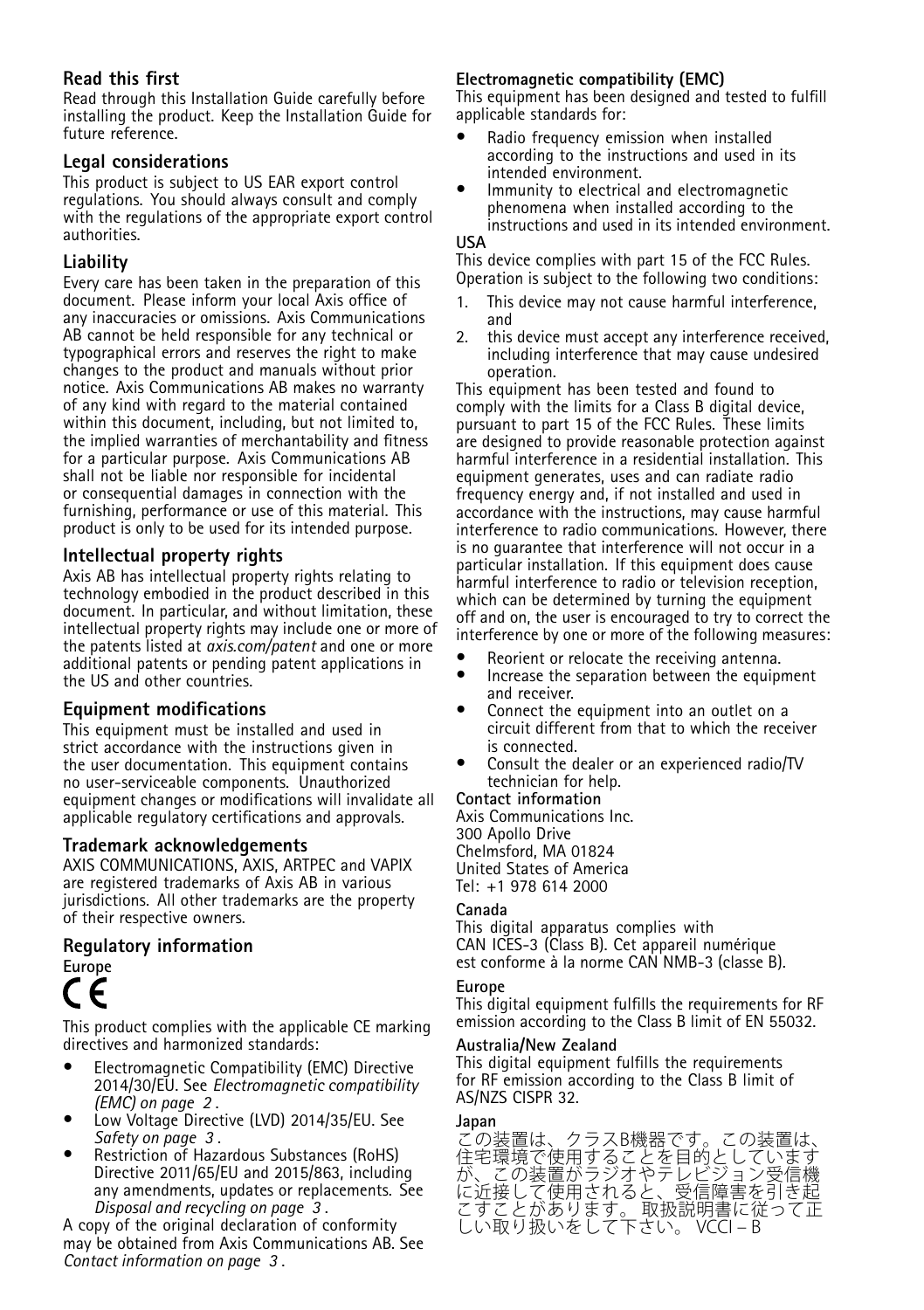#### <span id="page-2-0"></span>**Safety**

This product complies with IEC/EN/UL 62368-1, safety of audio/video and IT equipment.

The power supply used with this product shall fulfill one of the following requirements:

- • Safety Extra Low Voltage (SELV) according to clause 2.2 of IEC/EN/UL 60950-1 and Limited Power Source (LPS) according to clause 2.5 of IEC/EN/UL 60950-1 or CEC/NEC Class 2 source of supply as defined in the Canadian Electrical Code, CSA C22.1 and National Electrical Code, ANSI/NFPA 70
- • Class <sup>1</sup> electrical energy source (ES1) and Class <sup>2</sup> power source (PS2) rated output power limited to ≤100 W according to IEC/EN/UL 62368-1

#### **Disposal and recycling**

When this product has reached the end of its useful life, dispose of it according to local laws and regulations. For information about your nearest designated collection point, contact your local authority responsible for waste disposal. In accordance with local legislation, penalties may be applicable for incorrect disposal of this waste.

**Europe**



This symbol means that the product shall not be disposed of together with household or commercial waste. Directive 2012/19/EU on waste electrical and electronic equipment (WEEE) is applicable in the European Union member states. To prevent potential harm to human health and the environment, the product must be disposed of in an approved and environmentally safe recycling process. For information about your nearest designated collection point, contact your local authority responsible for waste disposal. Businesses should contact the product supplier for information about how to dispose of this product correctly.

This product complies with the requirements of Directive 2011/65/EU and 2015/863 on the restriction of the use of certain hazardous substances in electrical and electronic equipment (RoHS).

#### **Contact information**

Axis Communications AB Emdalavägen 14 223 69 Lund Sweden Tel: +46 46 272 18 00 Fax: +46 46 13 61 30

*[axis.com](https://www.axis.com)*

#### **Warranty information**

For information about Axis' product warranty and thereto related information, go to *[axis.com/warranty](https://www.axis.com/warranty)*.

#### **Support**

#### **Learn more!**

Visit Axis learning center *[axis.com/academy](https://www.axis.com/academy)* for useful trainings, webinars, tutorials and guides.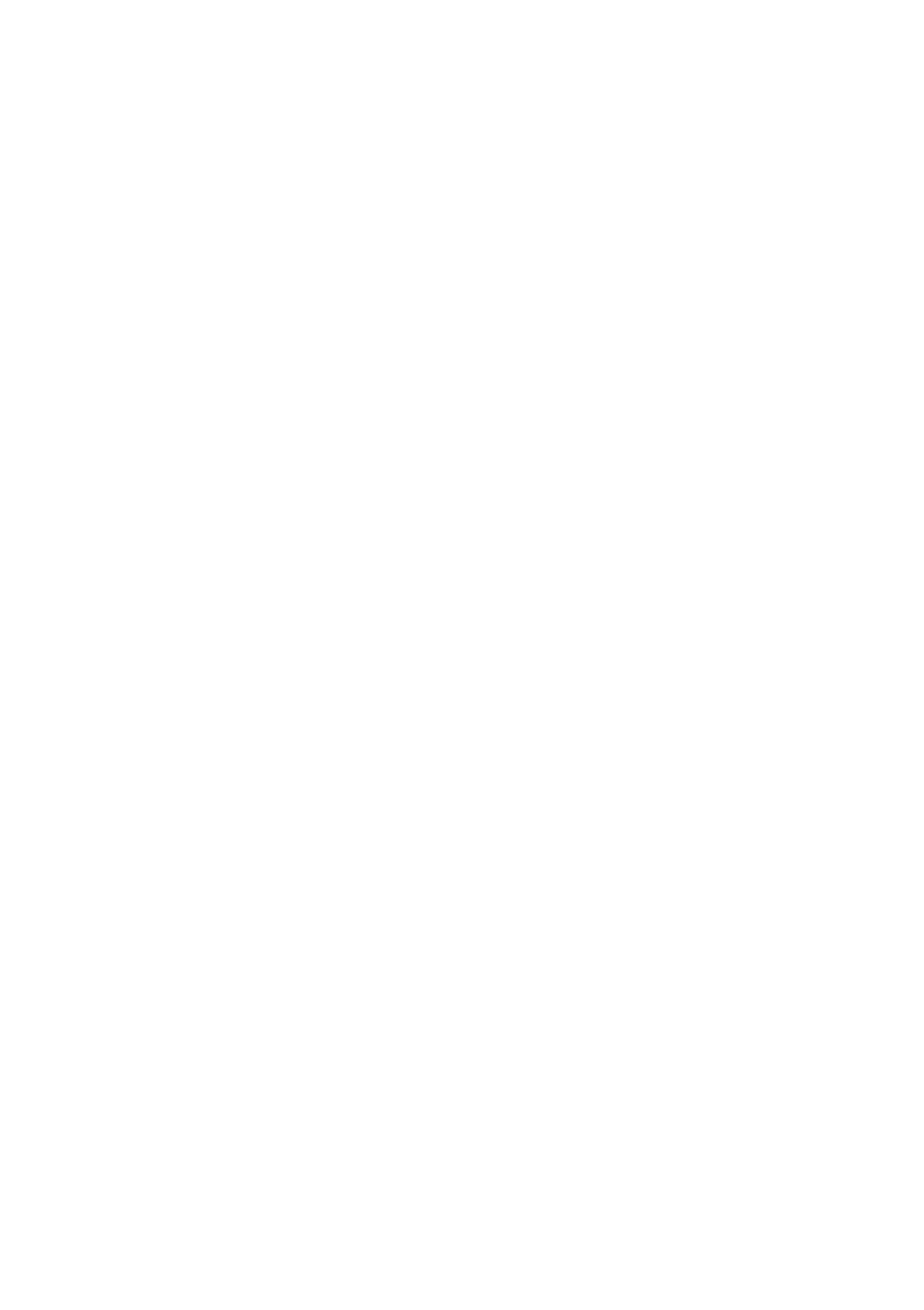

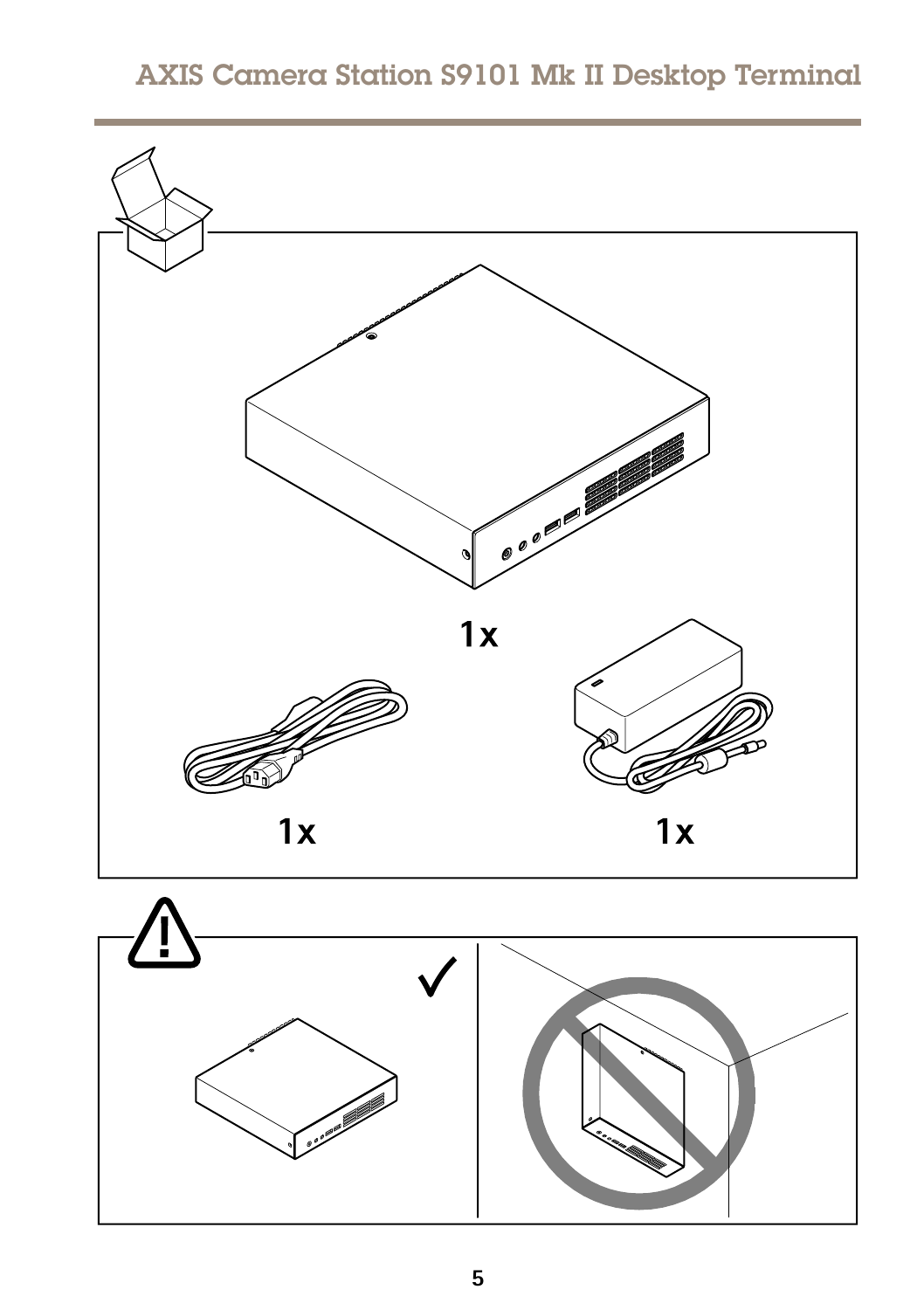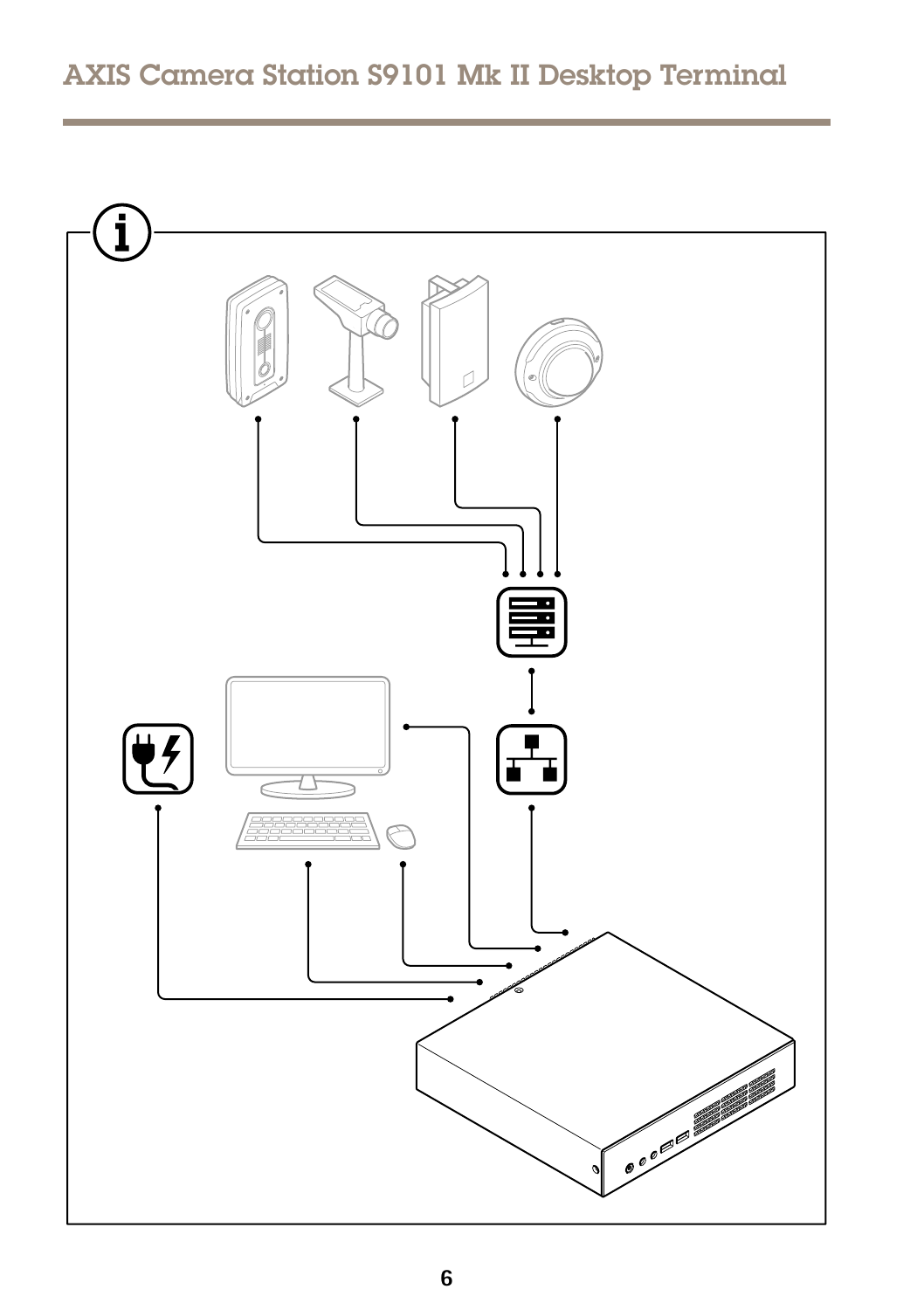$1.1$ 



 $1.2$ 

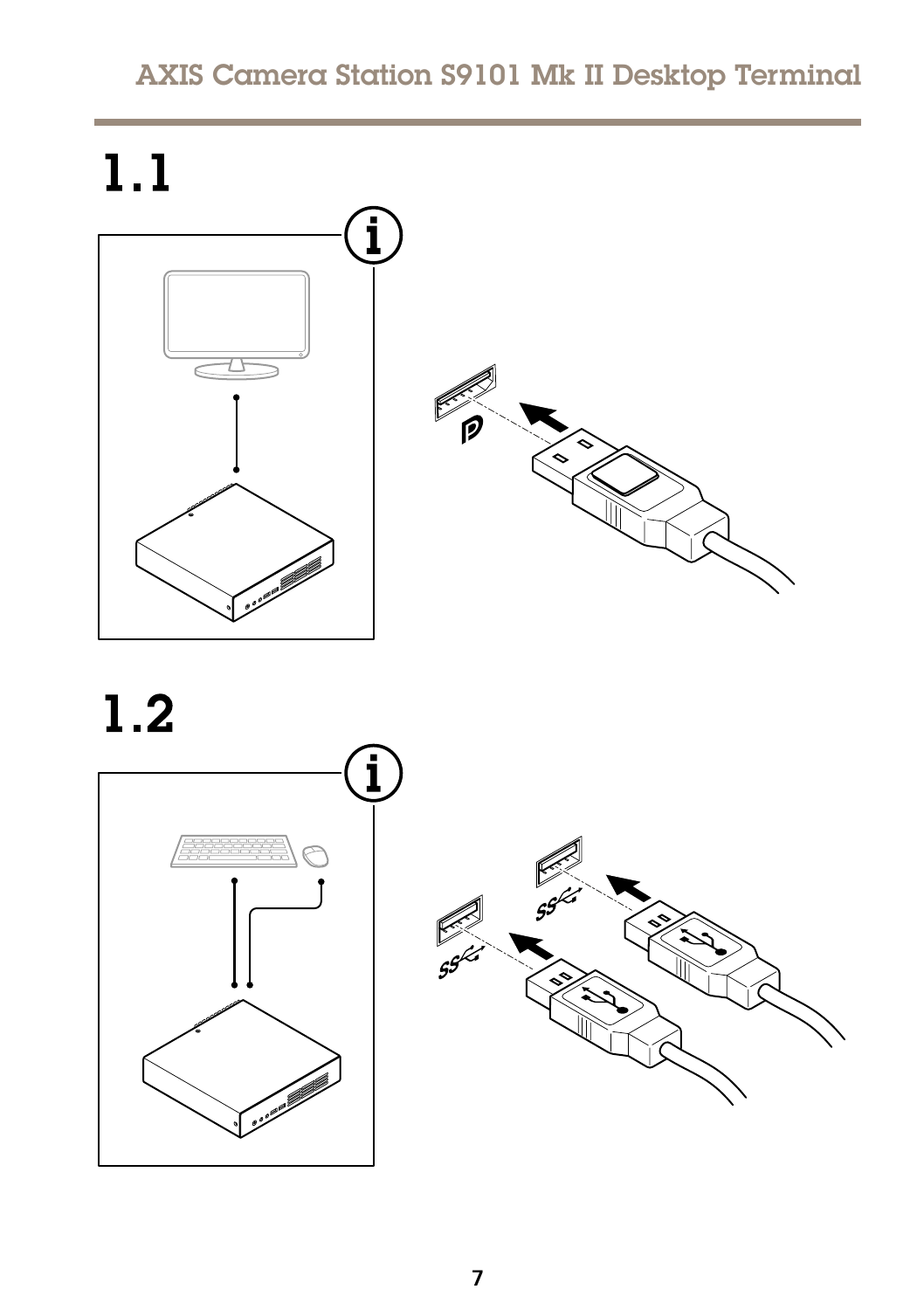

 $1.4$ 



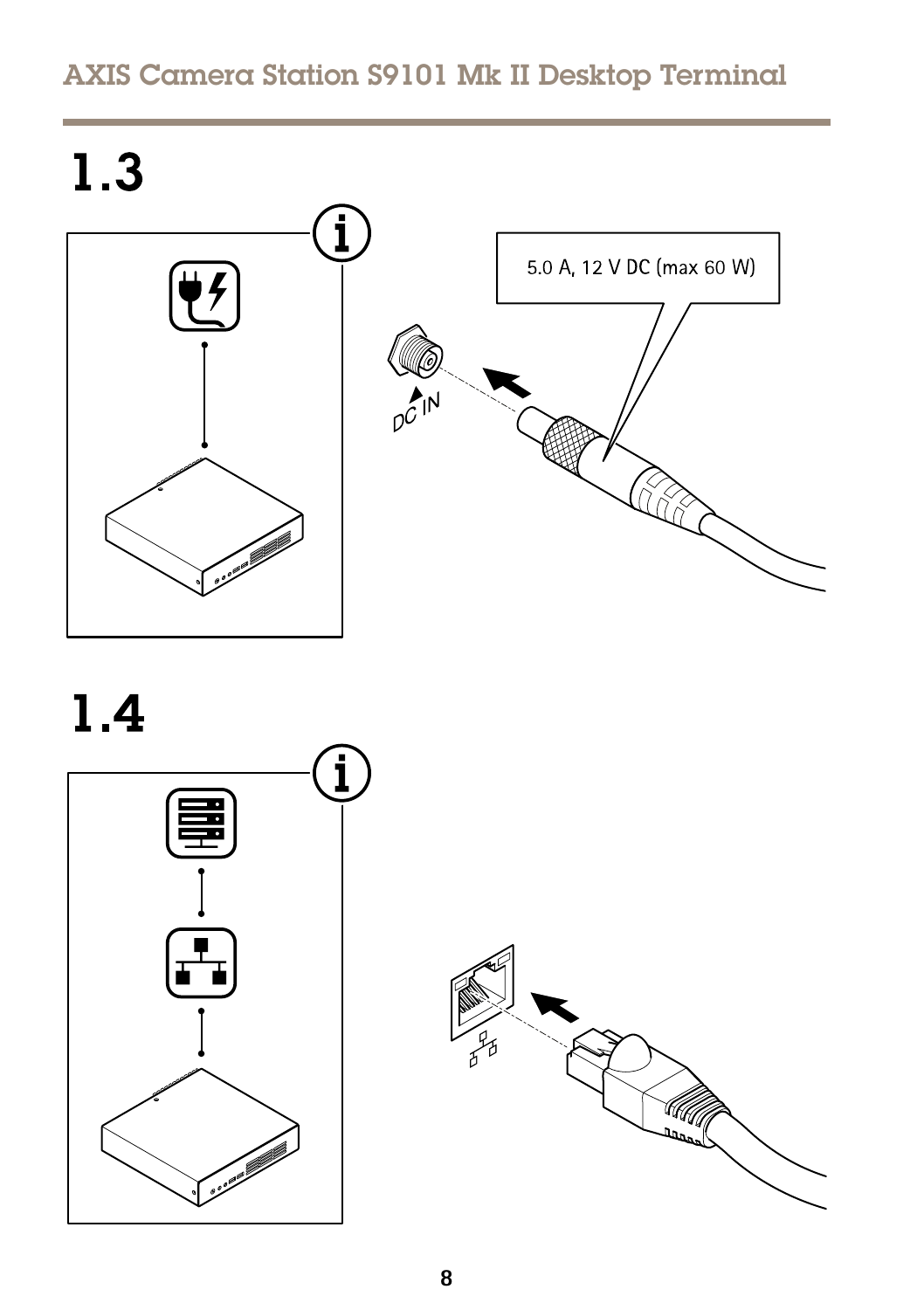

1.6



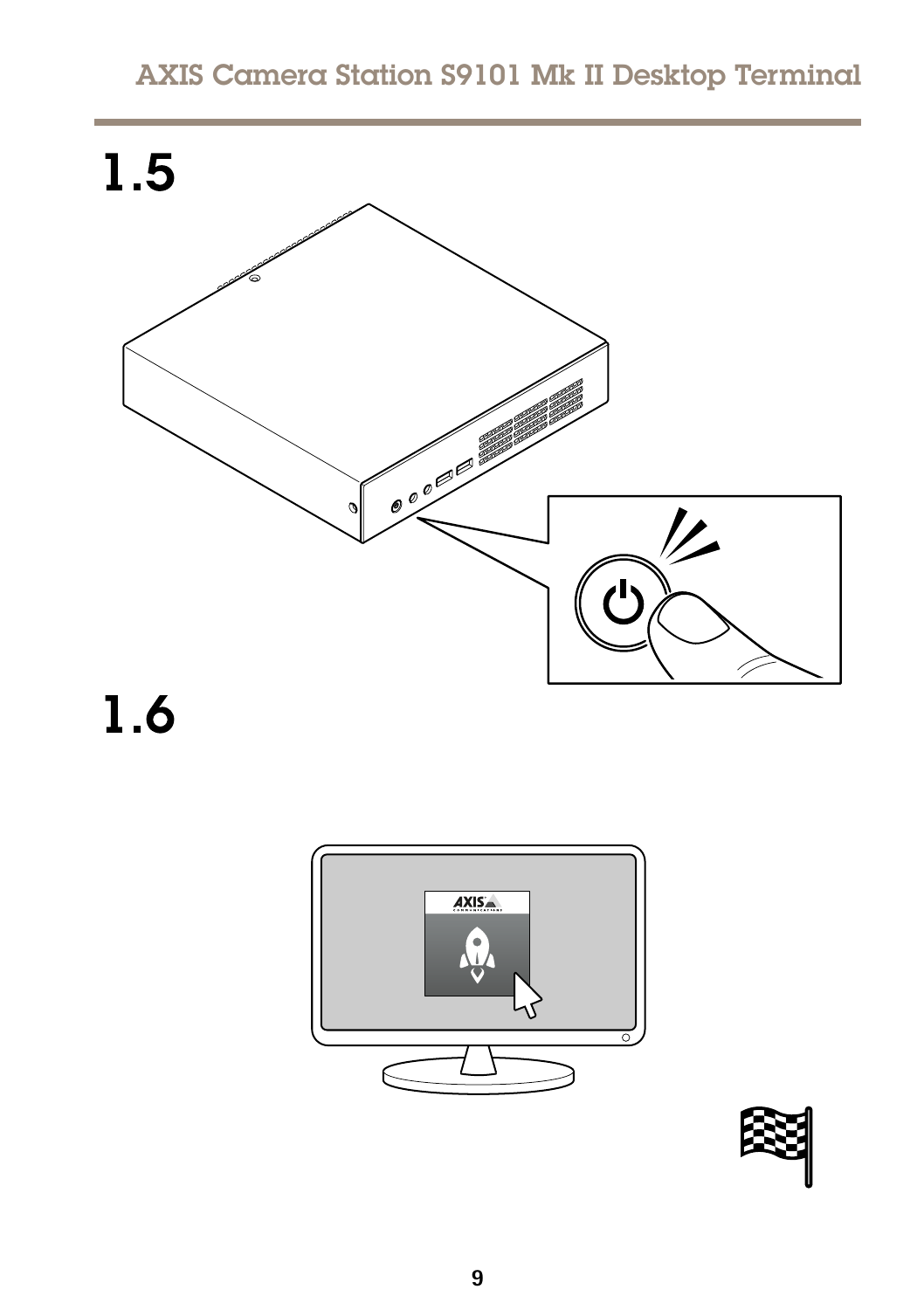# **English**

#### **Safety information**

**Hazard levels**

#### **DANGER**

Indicates <sup>a</sup> hazardous situation which, if not avoided, will result in death or serious injury.

#### **WARNING**

Indicates <sup>a</sup> hazardous situation which, if not avoided, could result in death or serious injury.

#### **ACAUTION**

Indicates <sup>a</sup> hazardous situation which, if not avoided, could result in minor or moderate injury.

#### *NOTICE*

Indicates <sup>a</sup> situation which, if not avoided, could result in damage to property.

#### **Other message levels**

#### Important

Indicates significant information which is essential for the product to function correctly.

#### Note

Indicates useful information which helps in getting the most out of the product.

#### **Safety instructions**

#### *NOTICE*

- • The Axis product shall be used in compliance with local laws and regulations.
- • Store the Axis product in <sup>a</sup> dry and ventilated environment.
- • Use only applicable tools when installing the Axis product. Using excessive force with power tools could cause damage to the product.
- • Do not use chemicals, caustic agents, or aerosol cleaners.
- Use <sup>a</sup> clean cloth dampened with pure water for cleaning.
- Use only accessories that comply with the technical specification of your product. These can be provided by Axis or <sup>a</sup> third party. Axis recommends using Axis power source equipment compatible with your product.
	- • Use only spare parts provided by or recommended by Axis.
- Do not attempt to repair the product yourself. Contact Axis support or your Axis reseller for service matters.
- This equipment is not suitable for use in locations where children are likely to be present.
	- • Suitable for installation in Information Technology Rooms in accordance with Article 645 of the National Electrical Code and NFPA 75.
	- • Ensure to connect the power cord to <sup>a</sup> socket-outlet with earthing connection.
	- • Never open the equipment. For safety reasons, the equipment should be opened only by qualified Skilled person.

#### **Transportation**



• When transporting the Axis product, use the original packaging or equivalent to prevent damage to the product.

### **Battery**

#### **ACAUTION**

Do not replace the battery yourself. Contact Axis support if the log message requests <sup>a</sup> battery change. Lithium coin cell 3.0 V batteries contain 1,2-dimethoxyethane; ethylene glycol dimethyl ether (EGDME), CAS no. 110-71-4.

## **Français**

#### **Informations sur la sécurité**

**Niveaux de risques**

#### **DANGER**

Indique une situation dangereuse qui, si elle <sup>n</sup>'est pas évitée, entraînera le décès ou des blessures graves.

#### **AAVERTISSEMENT**

Indique une situation dangereuse qui, si elle <sup>n</sup>'est pas évitée, pourrait entraîner le décès ou des blessures graves.

#### **ATTENTION**

Indique une situation dangereuse qui, si elle <sup>n</sup>'est pas évitée, pourrait entraîner des blessures légères ou modérées.

### *AVIS*

Indique une situation qui, si elle <sup>n</sup>'est pas évitée, pourrait endommager l'appareil.

#### **Autres niveaux de message**

#### Important

Indique les informations importantes, nécessaires pour assurer le bon fonctionnement de l'appareil.

#### Note

Indique les informations utiles qui permettront d'obtenir le fonctionnement optimal de l'appareil.

#### **Consignes de sécurité**

#### *AVIS*

- • Le produit Axis doit être utilisé conformément aux lois et règlements locaux.
- Conserver ce produit Axis dans un environnement sec et ventilé.
	- • Utiliser uniquement des outils recommandés pour l'installation de l'appareil Axis. L'application d'une force excessive sur l'appareil avec des outils puissants pourrait l'endommager.
- • Ne pas utiliser de produits chimiques, de substances caustiques ou de nettoyants pressurisés.
- • Utiliser un chiffon propre imbibé d'eau pure pour le nettoyage.
- • Utiliser uniquement des accessoires conformes aux caractéristiques techniques de votre produit. Ils peuvent être fournis par Axis ou un tiers. Axis recommande d'utiliser un équipement d'alimentation Axis compatible avec votre produit.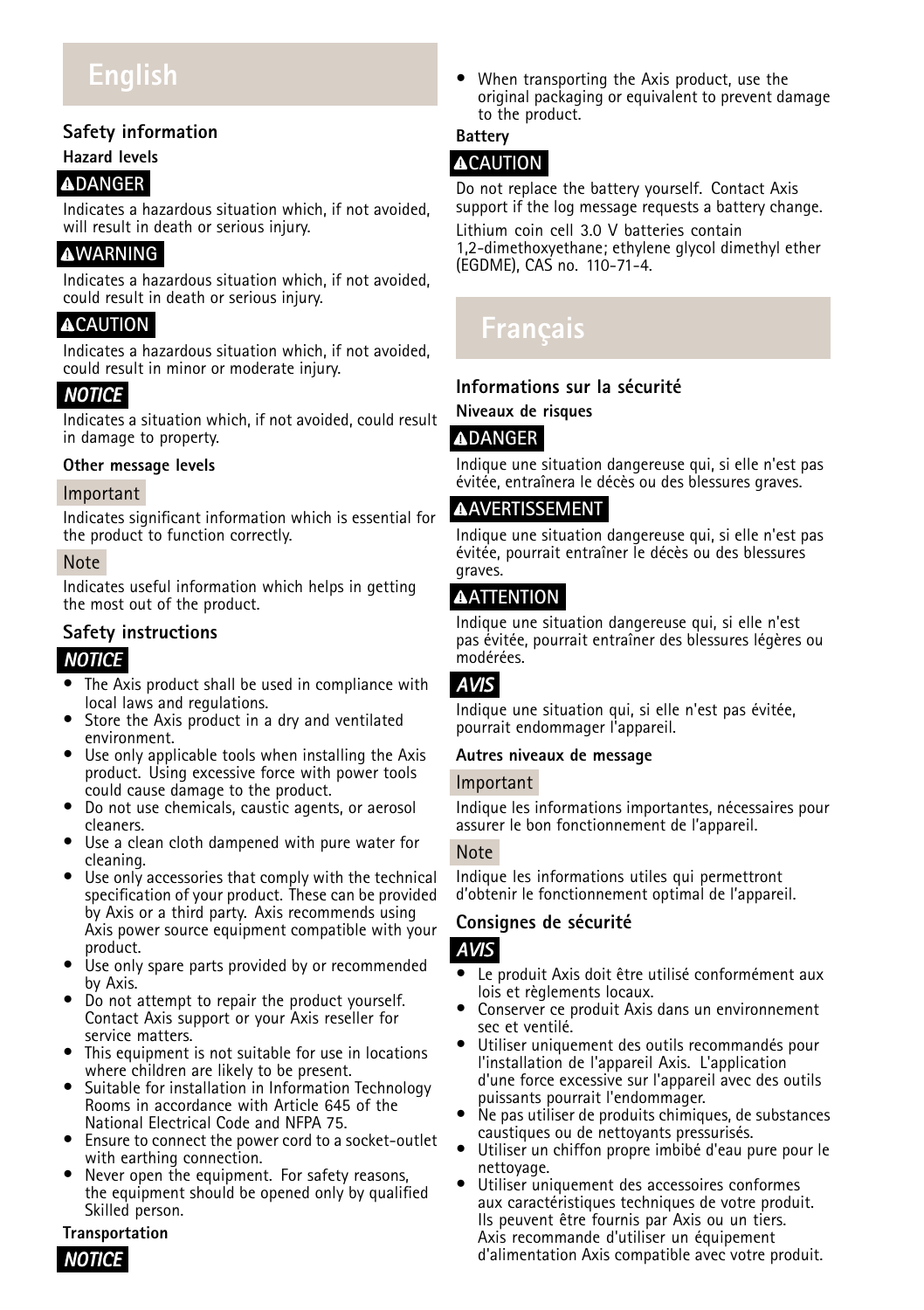- • Utiliser uniquement les pièces de rechange fournies ou recommandées par Axis.
- • Ne pas essayer de réparer vous-même ce produit. Contacter l'assistance technique d'Axis ou votre revendeur Axis pour des problèmes liés à l'entretien.
- •Cet appareil ne convient pas à une utilisation dans des endroits où des enfants peuvent être présents.
- • Convient à une installation dans les salles informatiques conformément à l'Article 645 du Code national de l'électricité (« National Electrical Code »), NFPA 75.
- • Veillez à brancher le cordon d'alimentation à une prise de courant avec mise à la terre.
- • Ne jamais ouvrir l'équipement. Pour des raisons de sécurité, seul un personnel qualifié est autorisé à ouvrir l'équipement.

#### **Transport**

#### *AVIS*

• Lors du transport du produit Axis, utilisez l'emballage d'origine ou un équivalent pour éviter d'endommager le produit.

#### **Batterie**

#### **AATTENTION**

Ne remplacez pas la batterie vous-même. Contactez le support Axis si le message du journal demande un changement de batterie.

Les piles boutons 3,0 V au lithium contiennent du 1,2-diméthoxyéthane, éthylène glycol diméthyl éther (EGDME), CAS <sup>n</sup>° 110-71-4.

## **Deutsch**

#### **Sicherheitsinformationen**

#### **Gefährdungsstufen**

#### **GEFAHR**

Weist auf eine gefährliche Situation hin, welche, falls nicht verhindert, zu Tod oder schweren Verletzungen führen kann.

#### **WARNUNG**

Weist auf eine gefährliche Situation hin, welche, falls nicht verhindert, zu Tod oder schweren Verletzungen führen kann.

#### **AVORSICHT**

Weist auf eine gefährliche Situation hin, welche, falls nicht verhindert, zu geringfügiger oder mäßiger Verletzung führen kann.

#### *HINWEIS*

Weist auf eine gefährliche Situation hin, welche, falls nicht verhindert, zu Sachschäden führen kann.

#### **Andere Meldeebenen**

#### **Wichtig**

Weist auf wichtige Informationen hin, die den richtigen Betrieb des Produkts gewährleisten.

#### Beachten

Weist auf nützliche Informationen hin, die die optimale Verwendung des Produkts unterstützen.

#### **Sicherheitsanweisungen**

#### *HINWEIS HINWEIS HINWEIS*

- • Das Axis Produkt muss unter Beachtung der geltenden Gesetze und Bestimmungen betrieben werden.
- • Lagern Sie das Axis Produkt in einer trockenen und belüfteten Umgebung.
- • Verwenden Sie bei der Installation des Axis Produkts ausschließlich passende Werkzeuge. Ein zu großer Kraftaufwand mit elektrischen Werkzeugen kann das Produkt beschädigen.
- • Verwenden Sie keine chemischen, ätzenden oder aerosolhaltigen Reinigungsmittel.
- • Verwenden Sie zum Reinigen ein sauberes, mit destilliertem Wasser angefeuchtetes Tuch.
- • Verwenden Sie nur Zubehör, das den technischen Vorgaben Ihres Produkts entspricht. Dieses ist von Axis oder Drittanbietern erhältlich. Axis empfiehlt die mit Ihrem Produkt kompatible Stromversorgung von Axis.
- • Verwenden Sie ausschließlich Ersatzteile die von Axis angeboten oder empfohlen werden.
- • Versuchen Sie nicht, dieses Produkt selbsttätig zu reparieren. Wenden Sie sich bezüglich Reparatur und Wartung an den Axis Support oder Ihren Axis Händler.
- • Dieses Gerät ist nicht für die Verwendung an Orten geeignet, an denen sich möglicherweise Kinder aufhalten.
- • Geeignet für die Installation in IT-Räumen gemäß Artikel 645 der nationalen Elektrizitätsrichtlinie und NFPA 75.
- • Sicherstellen, dass das andere Ende des Stromkabels an eine geerdete Steckdose angeschlossen wird.
- • Niemals das Gehäuse öffnen. Aus Sicherheitsgründen darf die Ausrüstung nur von Personen mit entsprechender Sach- und Fachkunde geöffnet werden.

#### **Transport**

- *HINWEIS HINWEIS*
- • Bei Bedarf transportieren Sie das Axis Produkt in der Originalverpackung oder einer entsprechenden Verpackung, so dass Schäden vermieden werden.

#### **Batterie**

#### **AVORSICHT**

Tauschen Sie die Batterie nicht selbst aus. Wenden Sie sich an den Axis Support, wenn die Protokollnachricht einen Batterietausch anfordert.

Lithium-Knopfzellen (3,0 V) enthalten 1,2-Dimethoxyethan; Ethylenglycoldimethylether (EGDME), CAS-Nr. 110-71-4.

**Italiano**

**Informazioni di sicurezza Livelli di pericolo**

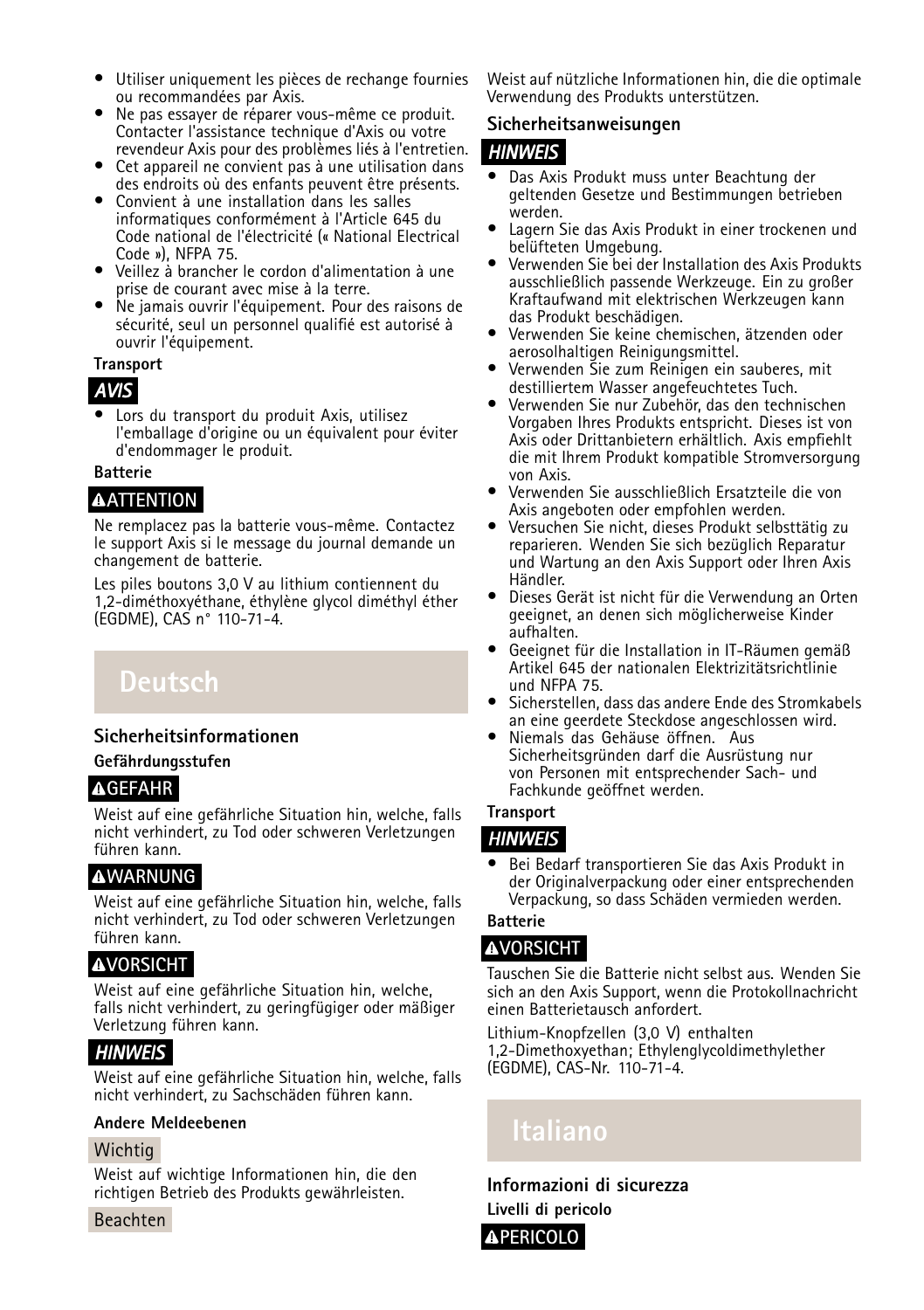Indica una situazione pericolosa che, se non evitata, provoca morte <sup>o</sup> lesioni gravi.

#### **AAVVERTENZA**

Indica una situazione pericolosa che, se non evitata, potrebbe provocare la morte <sup>o</sup> lesioni gravi.

#### **ATTENZIONE**

Indica una situazione pericolosa che, se non evitata, potrebbe provocare lesioni medie <sup>o</sup> minori.

#### *AVVISO*

Indica una situazione che, se non evitata, potrebbe danneggiare la proprietà.

#### **Altri livelli di messaggio**

#### Importante

Indica informazioni importanti, essenziali per il corretto funzionamento del dispositivo.

#### Nota

Indica informazioni utili che aiutano a ottenere il massimo dal dispositivo.

#### **Informazioni di sicurezza**

#### *AVVISO*

- Il dispositivo Axis deve essere utilizzato in conformità alle leggi <sup>e</sup> alle normative locali.
	- • Conservare il dispositivo Axis in un ambiente asciutto e ventilato.
	- • Utilizzare solo strumenti applicabili quando si installa il dispositivo Axis. Se si utilizza una forza eccessiva con strumenti non adatti è possibile causare danni al dispositivo.
- Non utilizzare sostanze chimiche, agenti caustici <sup>o</sup> detergenti aerosol.
	- • Utilizzare un panno pulito inumidito in acqua pura per la pulizia.
	- • Utilizzare solo accessori compatibili con le specifiche tecniche del dispositivo. Questi possono essere forniti da Axis <sup>o</sup> da terze parti. Axis consiglia l'uso dell'apparecchiatura di alimentazione Axis compatibile con il dispositivo.
	- • Utilizzare solo parti di ricambio fornite <sup>o</sup> consigliate da Axis.
- Non tentare di riparare il dispositivo da soli. Contattare l'assistenza <sup>o</sup> il rivenditore Axis per questioni relative alla manutenzione.
- Questo dispositivo non è adatto per l'uso in luoghi in cui potrebbero essere presenti bambini.
- Adatto per installazioni in locali informatici in conformità all'articolo 645 del National Electrical Code <sup>e</sup> del codice NFPA 75.
- Verificare di aver collegato il cavo di alimentazione alla presa di corrente con collegamento di messa <sup>a</sup> terra.
	- • Non aprire mai il dispositivo. Per motivi di sicurezza, il dispositivo deve essere aperto solo da persona esperta qualificata.

#### **Trasporto**

#### *AVVISO*

• Durante il trasporto del dispositivo Axis, utilizzare l'imballaggio originale <sup>o</sup> equivalente per evitare danni al dispositivo.

#### **Batteria**

#### **AATTENZIONE**

Non sostituire la batteria da soli. Contattare l'assistenza di Axis se il messaggio di registro richiede una sostituzione della batteria.

Le batterie <sup>a</sup> bottone al litio da 3 V contengono 1,2-dimetossietano; etere dimetilico di glicole etilenico (EGDME), CAS n. 110-71-4.

## **Español**

#### **Información de seguridad**

**Niveles de peligro**

#### **APELIGRO**

Indica una situación peligrosa que, si no se evita, provocará lesiones graves <sup>o</sup> la muerte.

#### **ADVERTENCIA**

Indica una situación peligrosa que, si no se evita, puede provocar lesiones graves <sup>o</sup> la muerte.

#### **ATENCIÓN**

Indica una situación peligrosa que, si no se evita, puede provocar lesiones moderadas <sup>o</sup> leves.

#### *AVISO*

Indica una situación peligrosa que, si no se evita, puede provocar daños materiales.

#### **Otros niveles de mensaje**

#### Importante

Indica información importante que es fundamental para que el producto funcione correctamente.

#### Nota

Indica información útil que ayuda <sup>a</sup> aprovechar el producto al máximo.

#### **Instrucciones de seguridad**

#### *AVISO*

- • Este producto de Axis debe utilizarse de acuerdo con las leyes y normativas locales.
- •Almacene el producto de Axis en un entorno seco y ventilado.
- • Utilice solo las herramientas correspondientes cuando instale el producto de Axis. La aplicación de una fuerza excesiva con herramientas eléctricas puede provocar daños en el producto.
- • No utilice limpiadores en aerosol, agentes cáusticos ni productos químicos.
- • Limpie con un paño limpio humedecido con agua pura.
- • Utilice solo accesorios que cumplan con las especificaciones técnicas de su producto. Estos accesorios los puede proporcionar Axis <sup>o</sup> un tercero. Axis recomienda utilizar un equipo de suministro de alimentación de Axis compatible con su producto.
- • Utilice solo piezas de repuesto proporcionadas <sup>o</sup> recomendadas por Axis.
- • No intente reparar el producto usted mismo. Póngase en contacto con el servicio de asistencia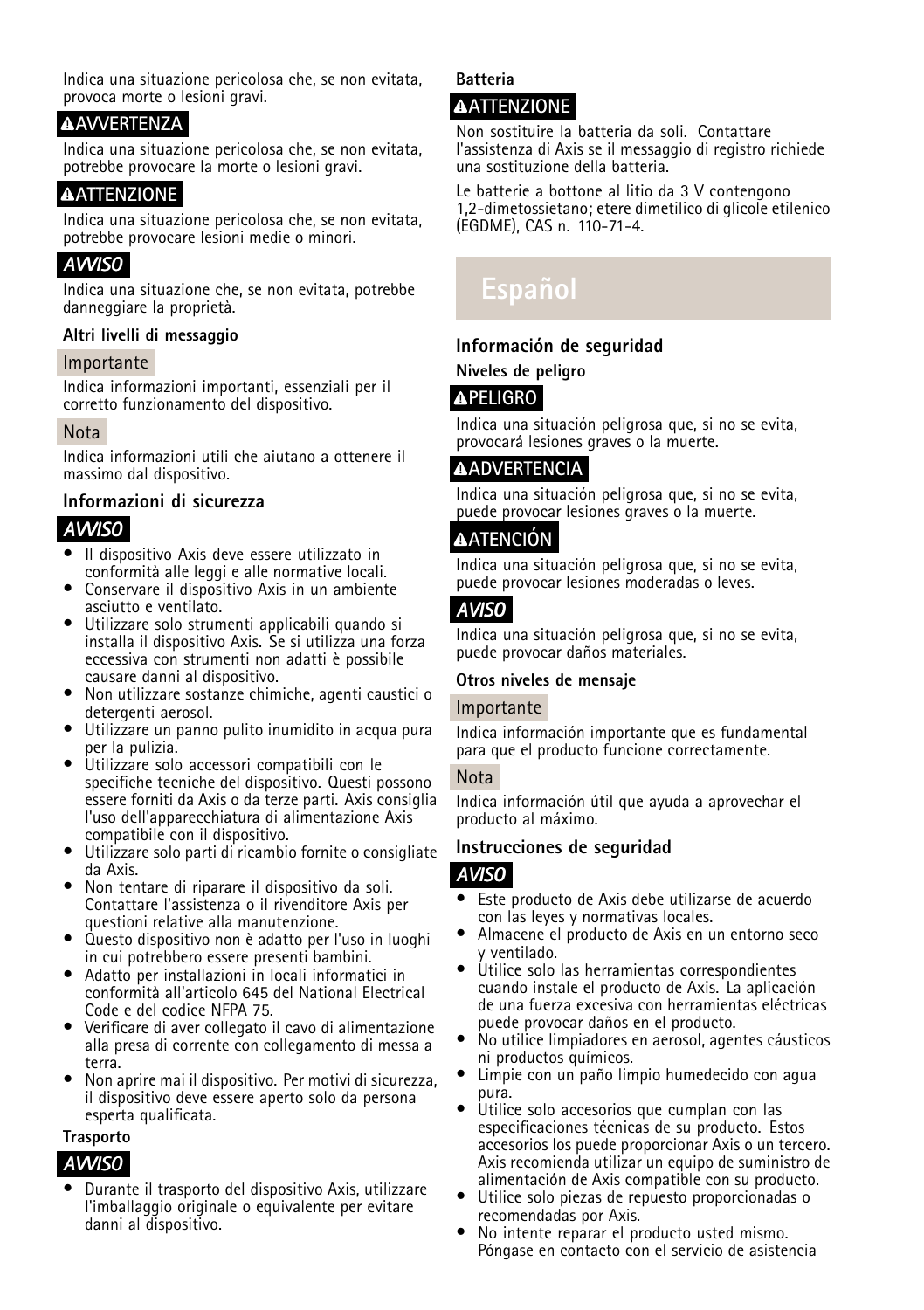técnica de Axis <sup>o</sup> con su distribuidor de Axis para tratar asuntos de reparación.

- • Este equipo no es adecuado para su uso en lugares donde es probable que haya presencia de niños.
- Adecuado para la instalación en salas de tecnología de la información, de conformidad con el artículo 645 del Código Eléctrico Nacional y la NFPA 75.
- Asegúrese de conectar el cable de alimentación <sup>a</sup> una toma de corriente con conexión a tierra.
- • Nunca abra el equipo. Por motivos de seguridad, solo el personal formado y cualificado debe abrir el equipo.

#### **Transporte**

#### *AVISO*

• Cuando transporte el producto de Axis, utilice el embalaje original <sup>o</sup> un equivalente para evitar daños en el producto.

#### **Batería**

#### **AATENCIÓN**

No sustituya la batería usted mismo. Póngase en contacto con el servicio de asistencia técnica de Axis si el mensaje de registro solicita un cambio de batería.

Las pilas de botón de litio de 3,0 V contienen 1,2-dimetoxietano; éter dimetílico de etilenglicol (EGDME), n.<sup>º</sup> CAS 110-71-4.

# **⽇本語**

#### **安全情報**

**危険レベル**

#### **危険**

回避しない場合、死亡または重傷につながる 危険な状態を示します。

#### **警告**

回避しない場合、死亡または重傷につながる おそれのある危険な状態を示します。

#### **注意**

回避しない場合、軽傷または中程度の怪我につ<br>ながるおそれのある危険な状態を示します。

#### **注記**

回避しない場合、器物の破損につながるおそ<br>れのある状態を示します。

#### **その他のメッセージレベル**

#### 重要

製品を正しく機能させるために不可欠な重要 情報を示します。

#### 注意

製品を最大限に活用するために役立つ有用な 情報を示します。

#### **安全⼿順 注記**

•● 本アクシス製品は、お使いになる地域の法<br>- 律や規制に準拠して使用してください。

- •本製品は乾燥した換気のよい環境に保管
- 本製品をざい。<br>● 本製品を設置する際には、適切な工具のみ<br>を使用してください。 電動工具を使用し<br>て過剰な力をかけると、製品が損傷するこ •とがあります。
- •● 化学薬品、腐食剤、噴霧式クリーナーは使
- 用しないでください。<br>● 清掃には、きれいな水に浸した清潔な布を<br>● 使用してください。 •
- •● 製品の技術仕様に準拠したアクセサリーの<br>- みを使用してください。 これらのアクセサ <sub>リーは、</sub>Axisまたはサードパーティから入 手できます。 Axisは、ご使用の製品と互換<br>性のあるAxis給電ネットワークスイッチの 使用を推奨します
- •● Axisが提供または推奨する交換部品のみを<br>● 使用してください。
- •● 製品を自分で修理しないでください。 修理<br>- については、Axisサポートまたは販売代理<br>- 店にお問い合わせください。
- •● 本製品は、お子様がいる可能性がある場所<br>- での使用に適していません。
	- • ⽶国電気⼯事規定およびNFPA 75のArticle 645に準拠した情報技術ルームでの設置に 適しています。
- •● 電源ケーブルをアース接続のあるコンセント<br>- に接続していることを確認してください。<br>● 本装置を絶対に開けないでください。 安全
	- •上の理由から、本装置はスキルを備えた有 資格者だけが開けるようにしてください。

### **輸送**

#### **注記**

• 本製品を運搬する際は、製品が損傷しな いよう、元の梱包か同等の梱包を使用して<br>ください。



⾃分でバッテリーを交換しないでください。 ログメッセージがバッテリーの交換を要求し ている場合は、アクシスサポートに連絡して ください。

リチウムコイン型3.0 V電池は、1,2-ジメトキ シエタン (エチレングリコールジメチルエーテ ル (EGDME)、CAS番号110-71-4) を含有してい ます。

### **Português**

#### **Informações sobre segurança Níveis de perigo**

#### **APERIGO**

Indica uma situação perigosa que, se não evitada, irá resultar em morte ou lesões graves.

#### **ATENÇÃO**

Indica uma situação perigosa que, se não evitada, poderá resultar em morte ou lesões graves.

#### **CUIDADO**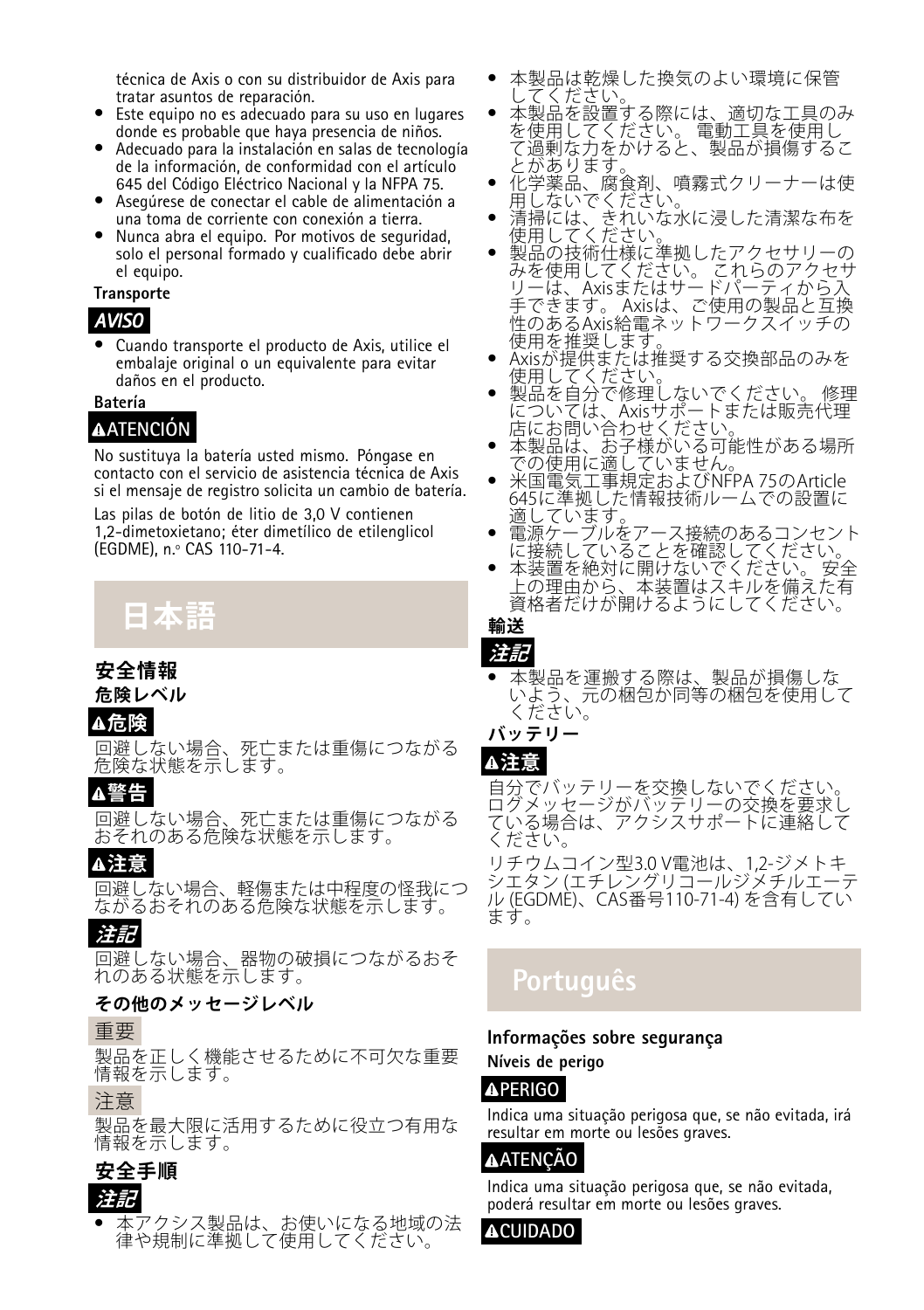Indica uma situação perigosa que, se não evitada, poderá resultar em lesões leves ou moderadas.

#### *AVISO*

Indica uma situação perigosa que, se não evitada, poderá resultar em danos à propriedade.

#### **Outros níveis de mensagens**

#### Importante

Indica informações significativas que são essenciais para <sup>o</sup> produto funcionar corretamente.

#### Nota

Indica informações úteis que ajudam <sup>a</sup> obter <sup>o</sup> máximo do produto.

#### **Instruções de segurança**

#### *AVISO*

- • O produto Axis deve ser usado em conformidade com as leis <sup>e</sup> regulamentações locais.
- • Armazene <sup>o</sup> produto Axis em um ambiente seco e ventilado.
- • Use apenas as ferramentas recomendadas ao instalar <sup>o</sup> produto Axis. O uso de força excessiva com ferramentas elétricas poderia danificar <sup>o</sup> produto.
- • Não use produtos químicos, agentes cáusticos ou limpadores aerossóis.
- Use um pano limpo úmido para limpar <sup>o</sup> produto.
- Utilize apenas acessórios que atendam às especificações técnicas do produto. Esses poderão ser fornecidos pela Axis ou por terceiros. A Axis recomenda usar equipamento de fonte de alimentação Axis compatível com seu produto.
- Utilize apenas peças sobressalentes fornecidas ou recomendadas pela Axis.
	- • Não tente reparar <sup>o</sup> produto por conta própria. Entre em contato com <sup>o</sup> suporte ou seu revendedor Axis para quaisquer questões relacionadas <sup>a</sup> serviços.
- Este equipamento não é adequado para uso em locais com possível presença de crianças.
	- • Ele é indicado para instalação em salas de tecnologia da informação de acordo com <sup>o</sup> Artigo <sup>645</sup> do Código Elétrico Nacional (EUA) <sup>e</sup> NFPA 75.
- Certifique-se de conectar <sup>o</sup> cabo de alimentação <sup>a</sup> uma tomada com conexão de aterramento.
	- • Nunca abra <sup>o</sup> equipamento. Por questões de segurança, <sup>o</sup> equipamento deve ser aberto somente por pessoas qualificadas especializadas.

#### **Transporte**

#### *AVISO*

• Ao transportar <sup>o</sup> produto Axis, use <sup>a</sup> embalagem original ou equivalente para evitar danos ao produto.

#### **Bateria**

#### **CUIDADO**

Não substitua <sup>a</sup> bateria por conta própria. Entre em contato com <sup>o</sup> suporte da Axis se <sup>a</sup> mensagem do log solicitar uma substituição de bateria.

As baterias tipo célula de íons de lítio de 3,0 V contêm 1,2-dimetoxietano; etileno glicol éter dimetílico (EGDME), <sup>n</sup><sup>º</sup> CAS 110-71-4.

# РУССКИЙ

#### Сведения по безопасности

#### Уровни опасности

#### **OПACHO**

Опасная ситуация, которая, если ее не устранить, приведет <sup>к</sup> смерти или опасным травмам.

#### **ОСТОРОЖНО**

Опасная ситуация, которая, если ее не устранить, может привести <sup>к</sup> смерти или опасным травмам.

#### **АВНИМАНИЕ**

Опасная ситуация, которая, если ее не устранить, может привести <sup>к</sup> травмам незначительной или средней тяжести.

#### **УВЕДОМЛЕНИЕ**

Опасная ситуация, которая, если ее не устранить, может вызвать повреждение имущества.

#### Прочие уведомления

#### Важно

Означает существенную информацию, которая важна для правильной работы изделия.

#### Примечание

Означает полезную информацию, которая помогает использовать все возможности изделия.

#### Правила безопасности **УВЕДОМЛЕНИЕ**

- • Это изделие Axis следует использовать в соответствии с местными законами и нормативами.
- • Устройство Axis должно храниться <sup>в</sup> сухом, хорошо проветриваемом помещении.
- • При установке устройства Axis используйте только предназначенные для этого инструменты. Приложение чрезмерных усилий <sup>к</sup> инструментам может привести <sup>к</sup> повреждению устройства.
- • Не используйте химикалии, едкие вещества или аэрозольные очистители.
- • Для очистки используйте чистую ткань, смоченную чистой водой.
- • Используйте только принадлежности, которые соответствуют техническим характеристикам данного устройства. Они могут поставляться компанией Axis или сторонним производителем. Компания Axis рекомендует использовать блоки питания Axis, совместимые <sup>с</sup> устройством.
- • Используйте только запасные части, поставляемые или рекомендованные компанией Axis.
- Не пытайтесь отремонтировать устройство самостоятельно. По вопросам обслуживания обращайтесь <sup>в</sup> службу поддержки Axis или <sup>к</sup> своему реселлеру Axis.
	- • Данное оборудование не подходит для применения <sup>в</sup> местах возможного присутствия детей.
	- • Подходит для установки <sup>в</sup> помещениях для оборудования информационных технологий <sup>в</sup> соответствии со статьей 645 Национальных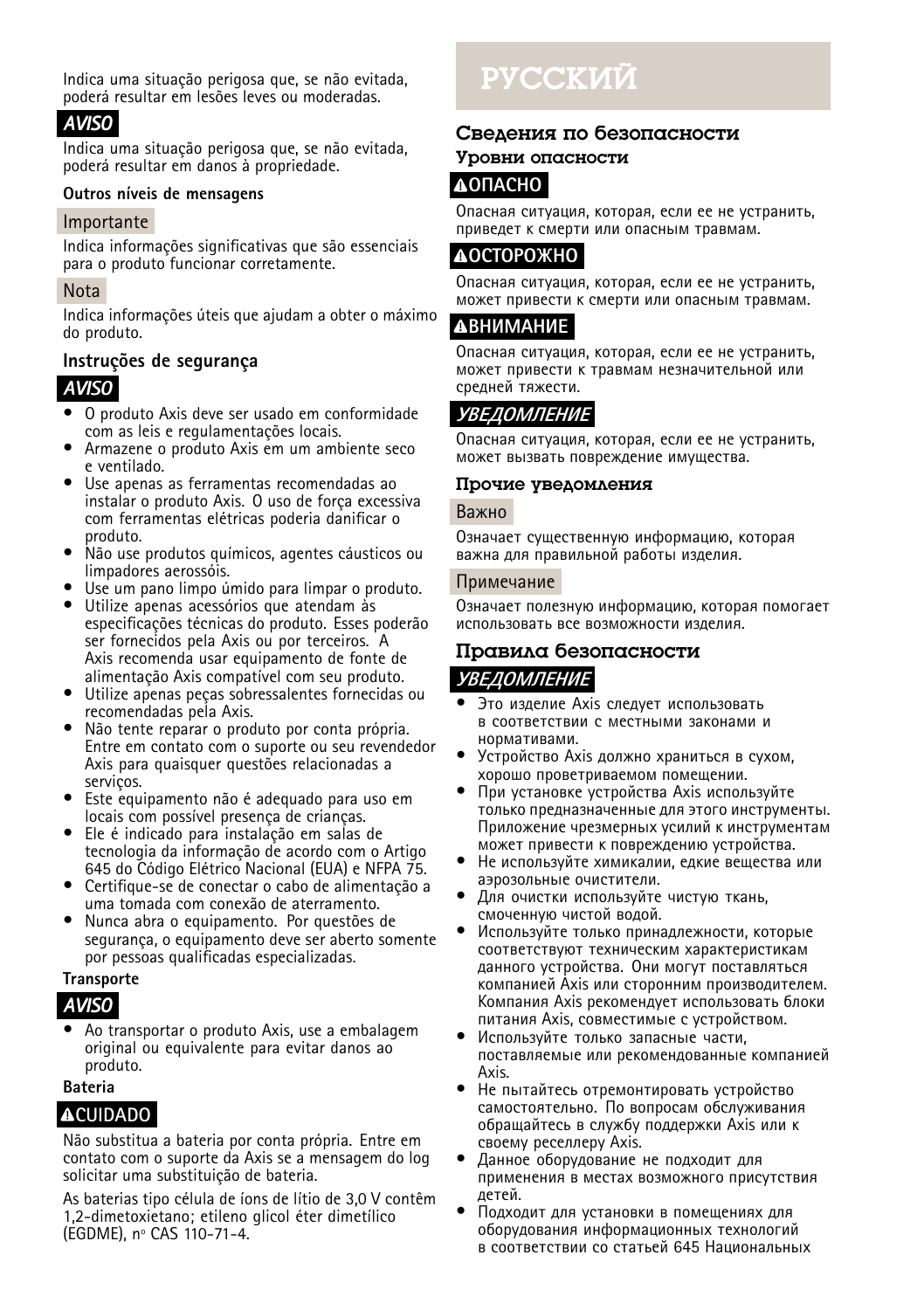правил эксплуатации электроустановок <sup>и</sup> NFPA 75.

- • Шнур питания должен быть подключен <sup>к</sup> розетке с заземляющим контактом.
- • Никогда не открывайте оборудование. По соображениям безопасности оборудование должно открываться только опытным, квалифицированным специалистом.

#### Транспортировка

#### **УВЕДОМЛЕНИЕ**

• При транспортировке устройства Axis используйте оригинальную упаковку или ее эквивалент во избежание повреждения изделия.

#### Батарея

#### **АВНИМАНИЕ**

Не заменяйте батарею самостоятельно. Если сообщение журнала содержит запрос на замену батареи, обратитесь <sup>в</sup> службу поддержки Axis.

Плоские литиевые батареи (3,0 В) содержат 1,2-диметоксиэтан (диметиловый эфир этиленгликоля, EGDME), CAS № 110-71-4.

# 中文

### 安全信息

### 危险等级

#### 危险

表示如果不避免则会导致死亡或严重伤害的危 险情况。

#### 警告

表示如果不避免则可能导致死亡或严重伤害的 危险情况。

#### 心心

表示如果不避免则可能导致轻微或中度伤害的 危险情况。

#### 注意

表示如果不避免则可能导致财产损失的情况。

#### 其他消息等级

重要

表示产品正常工作所必需的重要信息。

备注

表示有助于充分利用产品的有用信息。

#### 安全说明

#### 注意

- •使用 Axis 产品时应遵守当地法律和法规。
- •● 在干燥通风的环境中存放安讯士产品。
- • 安装安讯士产品时,仅使用适用的工具。 使 用电动工具过度施力可能导致产品损坏。
	- •请勿使用化学品、腐蚀剂或气雾剂。
	- •
- 使用蘸纯净水的干净布进行清洁。 仅使用符合产品技术规格的附件。 这些附件 •可由安讯士或第三方提供。 安讯士推荐使用 与产品兼容的安讯士电源设备。 仅使用安讯士提供或推荐的备件。
	- •
- •请勿尝试自行维修产品。 有关服务事项,请 联系安讯士支持部门或安讯士经销商。
- • 此设备不适合用于儿童可能出现的位置。 适合按照国家电气规范第 645 条和 NFPA 75
	- •安装在劳技室内。
	- •
- 确保将电源线连接至具有接地连接的插座。<br>● 切勿打开设备。 出于安全原因,应该仅由经<br> 验丰富的合格人员打开设备。 •

#### 运输 注意

•安讯士产品运输途中,应使用其原包装或等 效包装,以防对产品造成损坏。

#### 电池 心心

请勿自行更换电池。 如果日志消息要求更换电 池,请联系安讯士支持部门。

3.0 Ⅴ 纽扣锂电池内含 1,2-二甲氧基乙烷;乙二 醇二甲醚 (EGDME),CAS 编号为 110-71-4。